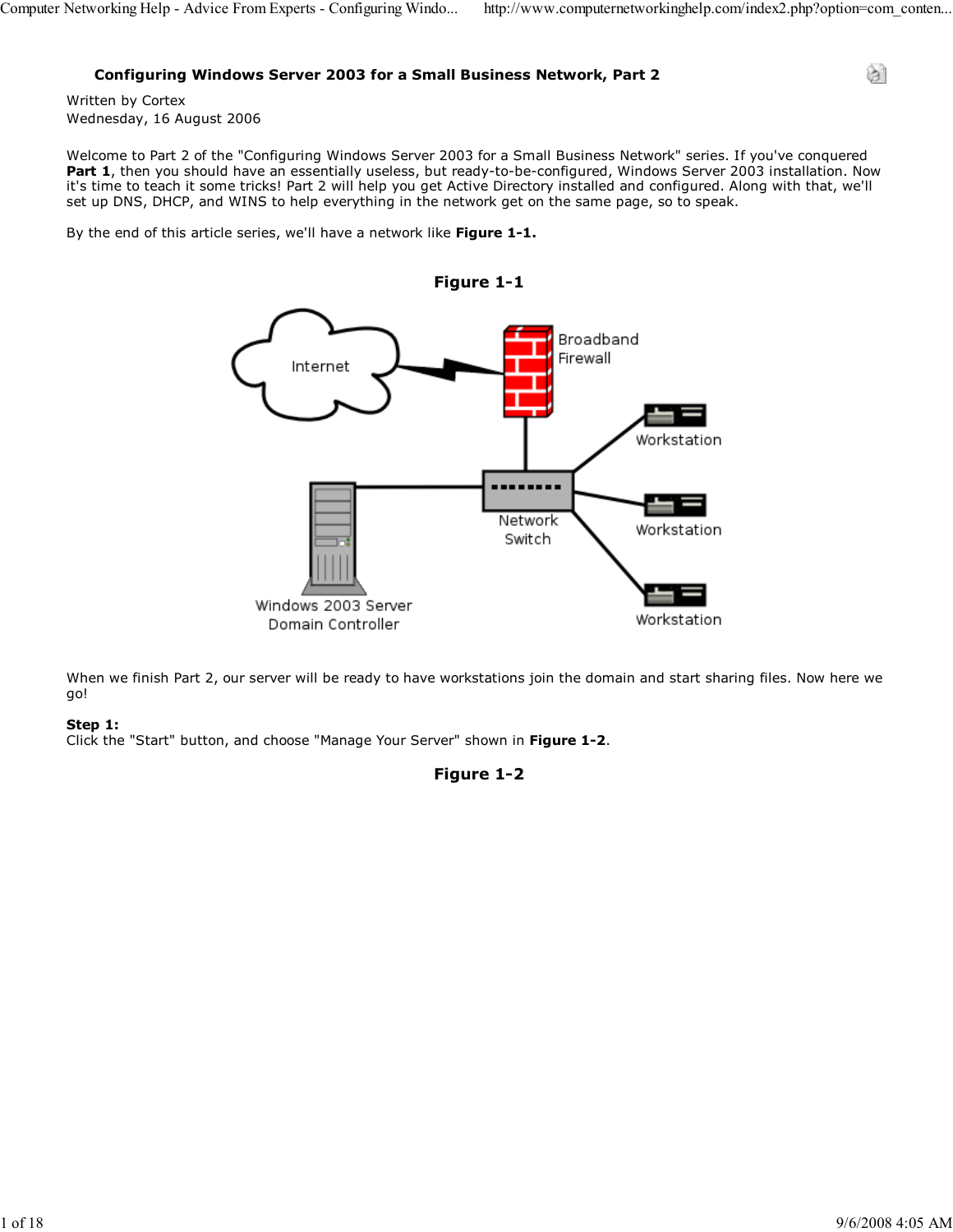

You will probably see a "Windows Security Alert" pop-up similar to Figure 1-3. Windows firewall keeps track of programs trying to open network connections. The "Configure Your Server Wizard" should be safe to allow, so click "Unblock."

### Figure 1-3

|                                                                                                     | <b>Windows Security Alert</b> |                                                                                               |                |              |
|-----------------------------------------------------------------------------------------------------|-------------------------------|-----------------------------------------------------------------------------------------------|----------------|--------------|
|                                                                                                     |                               | To help protect your computer, Windows Firewall has blocked<br>some features of this program. |                |              |
| Do you want to keep blocking this program?                                                          |                               |                                                                                               |                |              |
|                                                                                                     | Name:                         | Configure Your Server Wizard                                                                  |                |              |
|                                                                                                     |                               | Publisher: Microsoft Corporation                                                              |                |              |
|                                                                                                     |                               | Keep Blocking                                                                                 | <b>Unblock</b> | Ask Me Later |
| For more information about blocking and unblocking a program, see the <u>Microsoft</u><br>Web site. |                               |                                                                                               |                |              |

#### Step 2:

Now you are presented with the "Manage Your Server" window. Using this handy program, you can configure your server to do many different things. The first of which will be setting up Active Directory. From this screen, shown in Figure 1-4, click "Add or remove a role" so we can add the Domain Controller role.

Windows Server 2003 improved on the security of its predecessors by not enabling any services out of the box. If you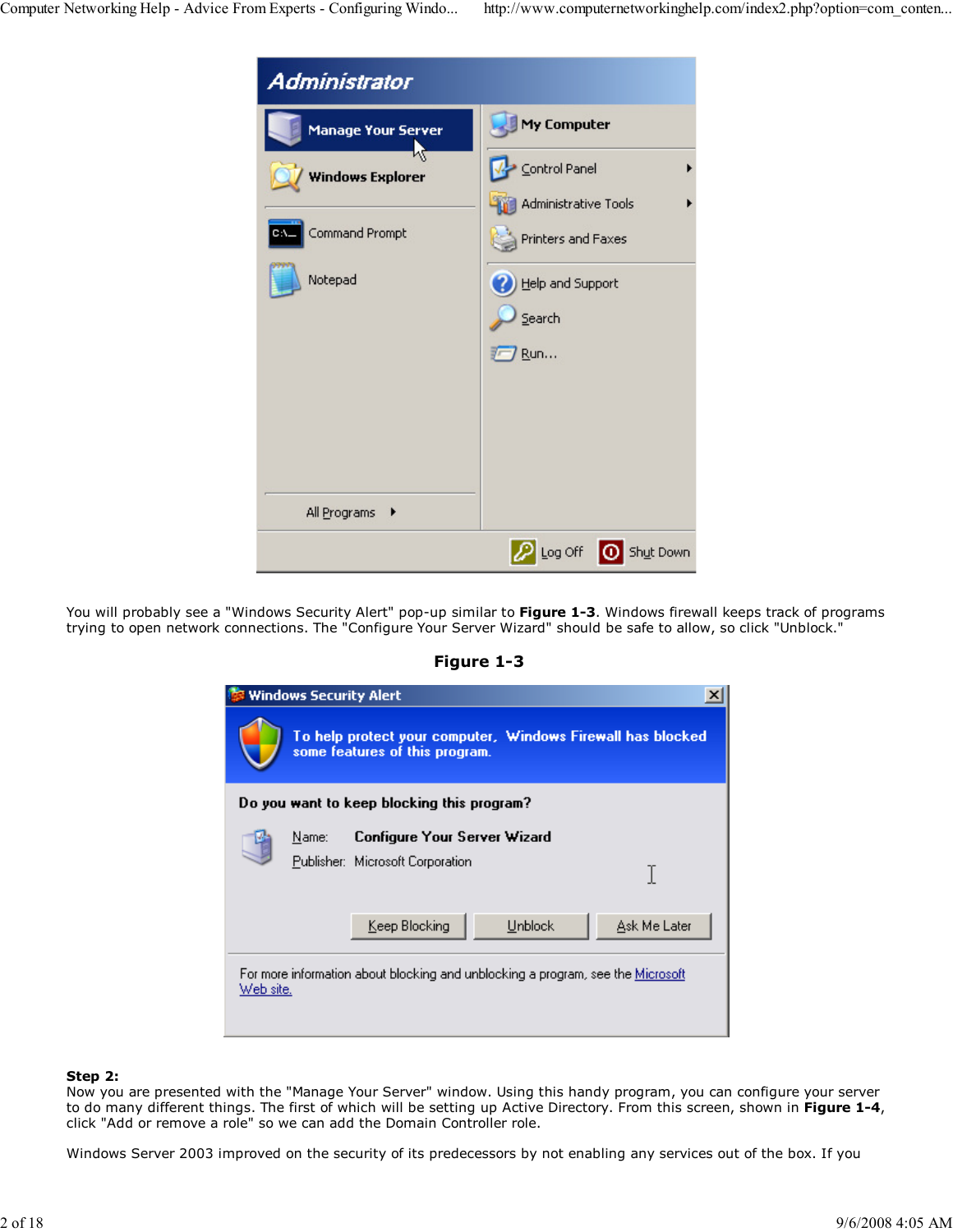only enable services you need, you don't have any potential "backdoors" into your system unknown to you. "Adding roles" to a Windows Server 2003 essentially just enables services for network clients.





### Step 3:

Next, the "Configure Your Server Wizard" presents two options: "Typical configuration for a first server" or "Custom Configuration." Since this is our first server, we will choose the first option, as shown in Figure 1-5.

| Figure <sub>J</sub> |  |
|---------------------|--|
|                     |  |

| <b>Configure Your Server Wizard</b>                                                                                                                                                                                                                                                        |  |  |
|--------------------------------------------------------------------------------------------------------------------------------------------------------------------------------------------------------------------------------------------------------------------------------------------|--|--|
| <b>Configuration Options</b><br>You can add a common set of roles to this server, or you can customize this server by specifying the<br>roles to add or remove.                                                                                                                            |  |  |
| Configure this server using:                                                                                                                                                                                                                                                               |  |  |
| ⊙ Typical configuration for a first server                                                                                                                                                                                                                                                 |  |  |
| Simplify the setup of a new network by adding a common set of roles for a first server. This option sets<br>up this server as a domain controller by installing the Active Directory directory service and installs DNS<br>server and DHCP server (if required) for IP address management. |  |  |
| $\circlearrowright$ Custom configuration                                                                                                                                                                                                                                                   |  |  |
| Customize this server by adding the roles, such as file server, print server, or application server, that<br>you want it to perform. You can also use this option to remove existing roles from this server.                                                                               |  |  |

Now we choose a domain name for our Active Directory tree. A little planning here will definitely pay off later. If you have a domain name for your company now, that's great. You have the option of using your own domain name here. The directions on the screen recommend keeping your domain separate, but I have never had a problem keeping them separate. I will tell you how to do that in later articles when it becomes necessary. Ok, if you don't want to use your own domain name here, you can choose whatever name you want and put .local on the end of it. I recommend keeping it lowercase and less than 15 characters (not including the .local part). I've used testdomain.local in Figure 1-6. If you have any questions about this step, ask in the forums. So enter your domain name and click "Next".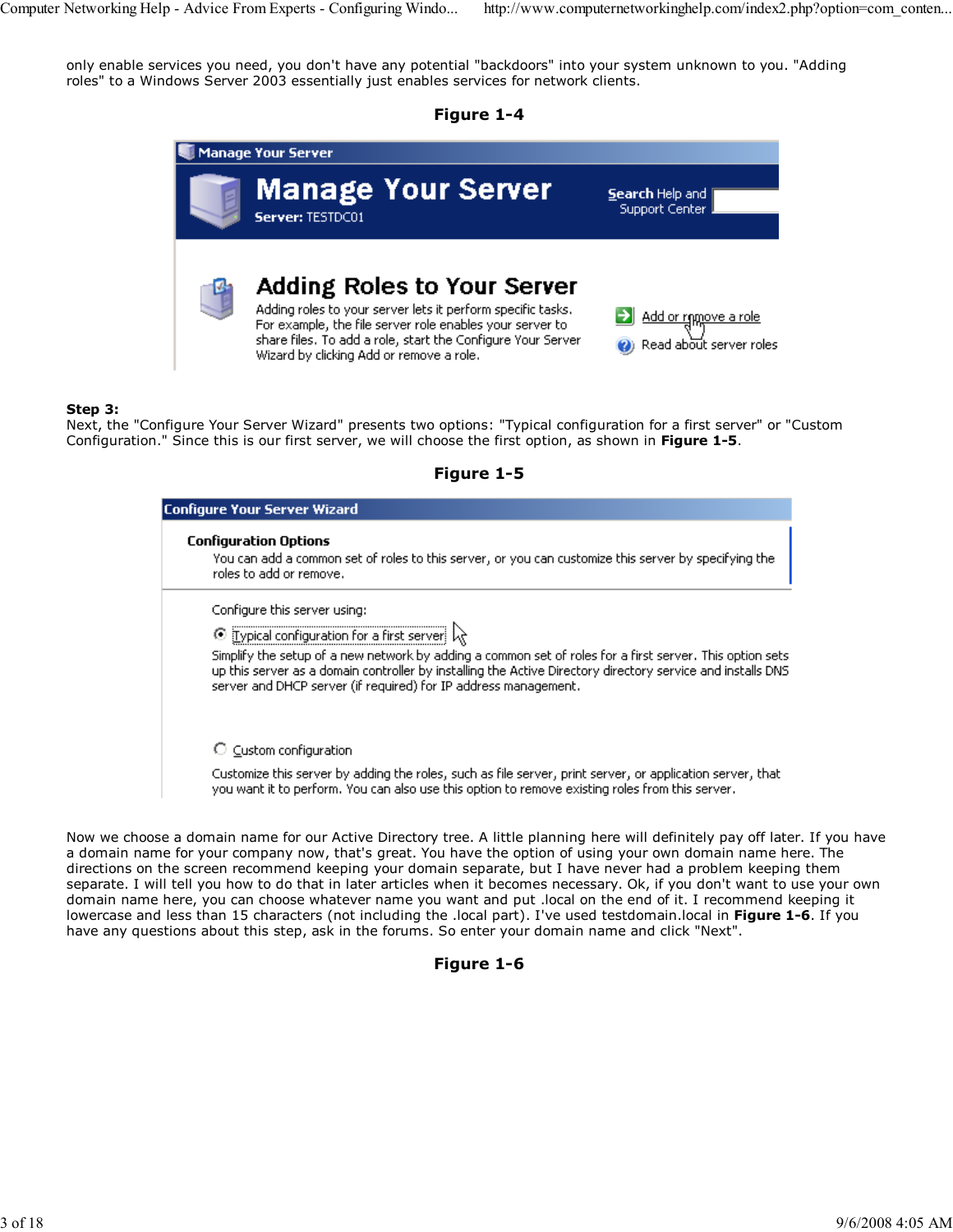| Configure Your Server Wizard                                                                                                                                             |  |  |
|--------------------------------------------------------------------------------------------------------------------------------------------------------------------------|--|--|
| <b>Active Directory Domain Name</b><br>An Active Directory domain is identified by a DNS name.                                                                           |  |  |
| Type the full DNS name for the new domain.                                                                                                                               |  |  |
| Active Directory domain name:                                                                                                                                            |  |  |
| testdomain.local                                                                                                                                                         |  |  |
| Example of a full DNS name: smallbusiness.local                                                                                                                          |  |  |
| By using the extension ".local" at the end of your Active Directory domain name, you can ensure that<br>your internal domain remains separate from your Internet domain. |  |  |

Now you are presented with the NetBIOS domain name selection(Figure 1-7). The NetBIOS domain name is used primarily for compatibility with older operating systems, but it is still integral to the function of Active Directory. If you took my advice in Step 4 about keeping your domain name 15 characters or less, than you should just take the default suggestion here. The example NetBIOS domain name here will be TESTDOMAIN. Click "Next" to continue.

Figure 1-7

| <b>Configure Your Server Wizard</b>                                                                                                                                     |
|-------------------------------------------------------------------------------------------------------------------------------------------------------------------------|
| <b>NetBIOS Name</b><br>Clients running versions of Windows other than Windows 2000, Windows XP, and the Windows<br>Server 2003 family will use the NetBIOS domain name. |
| The default NetBIOS name is derived from the DNS domain name.                                                                                                           |
| DNS domain name:                                                                                                                                                        |
| testdomain.local                                                                                                                                                        |
| To change the default NetBIOS name, type a new name in the text box below.<br>NetBIOS domain name:<br><b>TESTDOMAIN</b>                                                 |

After configuring the NetBIOS domain name, you will come to the "Summary of Selections" window. This window lists the actions that the wizard will perform. It will automatically install a DHCP server and configure a basic scope. I highly recommend using the Win2k3 server for DHCP address assignment on your network. Keep in mind that you only want one DHCP server in most cases. If you have a broadband router or another server doing DHCP, then make sure to disable it. Click "Next" to continue.

The server will now set up DHCP, DNS, and Active Directory automatically. You will see a popup box like Figure 1-8 informing you that the server will reboot after performing the installations. Just press the "Ok" button. If you don't have your Windows Server 2003 disk inserted in your CD-ROM drive, you will get prompted to insert it, so make sure you still have it handy. Next, the server will go through several screens that don't require you to do anything. Just wait till the server finishes and reboots itself. This takes a while, so go get a sandwich or something.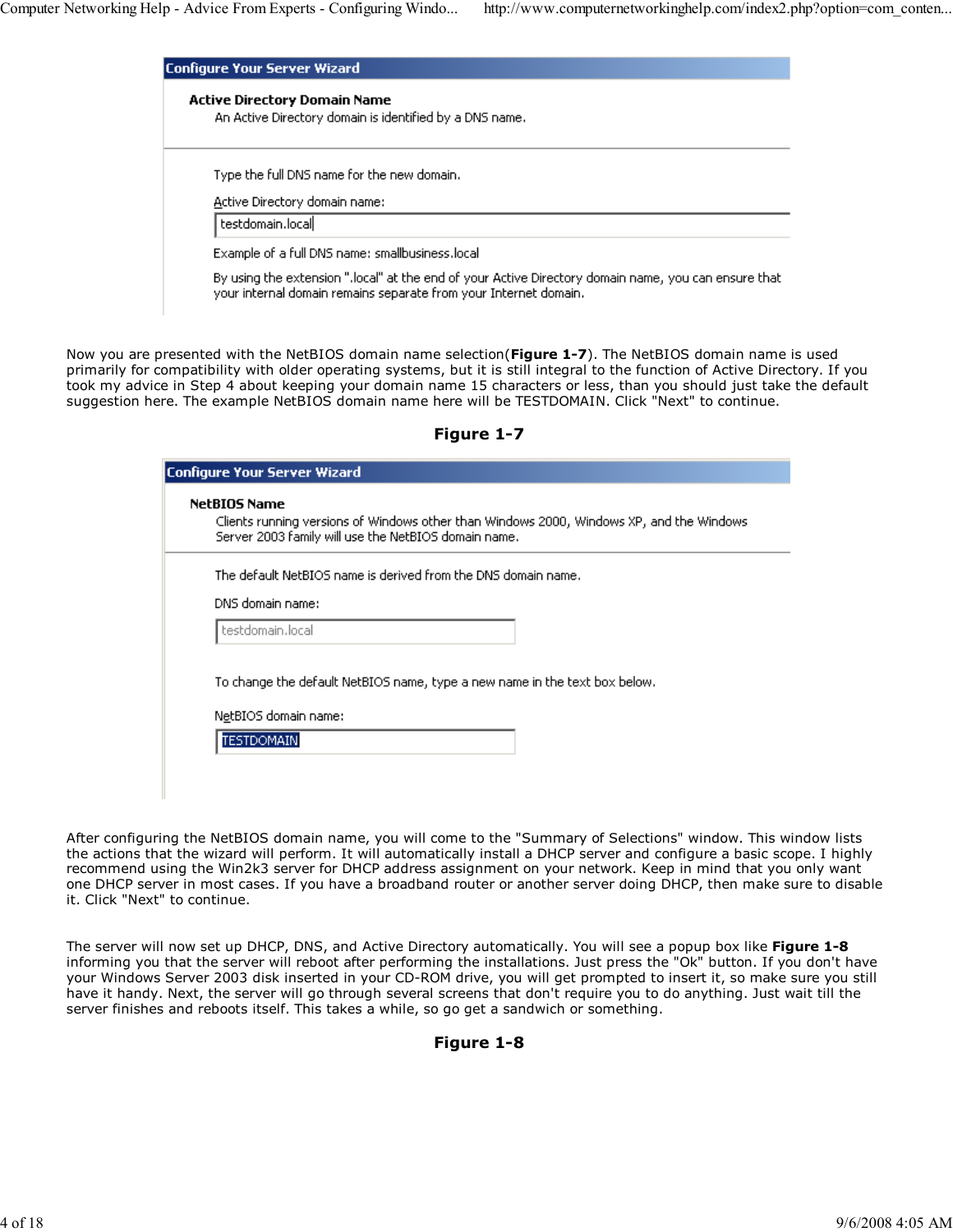| <b>Configure Your Server Wizard</b>                                                                                          |        |  |
|------------------------------------------------------------------------------------------------------------------------------|--------|--|
| During this process, the Configure Your Server Wizard restarts your<br>computer. Before continuing, close any open programs. |        |  |
|                                                                                                                              | Cancel |  |

### Step 4:

When the server finally reboots, it will present you with the login screen like in Figure 1-9. Now that this server is a Domain Controller, there is no option to log in locally. Just use the Administrator login and Password that you have been using.

| Log On to Windows                                      |                                                  |  |  |
|--------------------------------------------------------|--------------------------------------------------|--|--|
|                                                        | <b>Windows Server</b> 2003<br>Enterprise Edition |  |  |
| Copyright @ 1985-2003 Microsoft Corporation<br>Mercsch |                                                  |  |  |
|                                                        |                                                  |  |  |
| User name:                                             | Administrator                                    |  |  |
| Password:                                              |                                                  |  |  |
| Log on to:                                             | <b>TESTDOMAIN</b>                                |  |  |
|                                                        | Log on using dial-up connection                  |  |  |
|                                                        | <br>Cancel<br>Shut Down<br>ОК<br>Options $<<$    |  |  |

# Figure 1-9

#### Step 5:

After logging in, you will see a window like Figure 1-10. This window reports the status of the installation wizard. If your server was set to use 127.0.0.1 (from following Part 1) as its DNS server, you will see an error like in Figure 1-10 about assigning the DNS forwarder. Don't worry about this. The wizard automatically takes your DNS server from your TCP/IP settings and tries to assign it as a forwarder in the DNS Server configuration. It can't use 127.0.0.1, so it reports an error. Since you should have picked a static IP address before running this wizard, you will see an error on "Assign Static IP Address:" Don't worry about that either. Click "Next" to continue.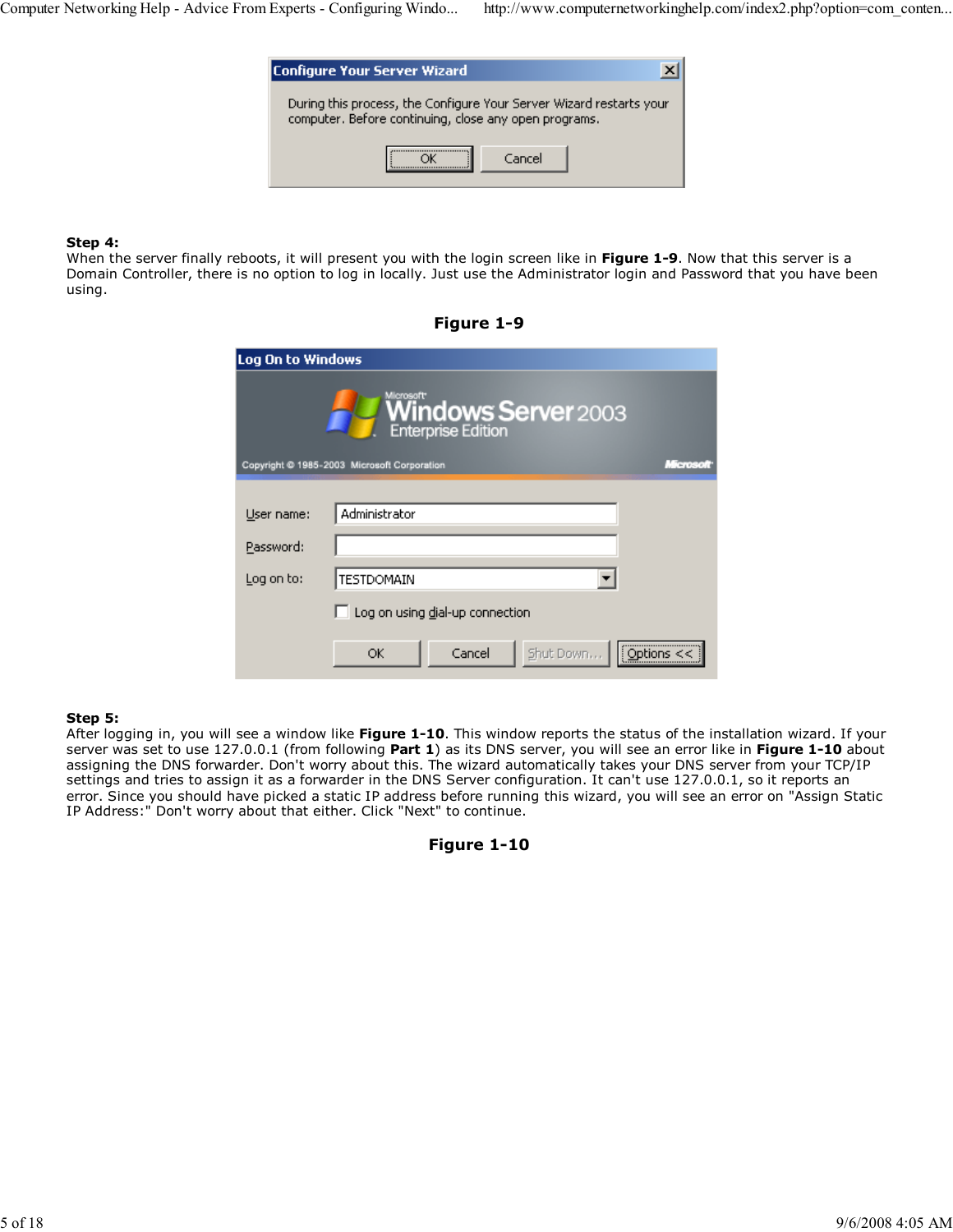| The following actions you have selected are now being performed.                                                          |
|---------------------------------------------------------------------------------------------------------------------------|
| Assign static IP address:                                                                                                 |
| Install DHCP server                                                                                                       |
| Install Active Directory                                                                                                  |
| Install DNS server                                                                                                        |
| Assign DNS forwarder: 127.0.0.1                                                                                           |
| Configure and activate DHCP scope: 172.31.0.10 to 172.31.0.254                                                            |
| Authorize DHCP server in Active Directory                                                                                 |
| Set up an application naming context in Active Directory on this domain controller for use<br>by TAPI client applications |
| Server configuration progress:                                                                                            |
|                                                                                                                           |

You will see Figure 1-11 after clicking next. It looks bad, but again, don't worry about it. Everything completed just fine. Just click "Finish."



# Figure 1-11

### Step 6:

Now we are ready to install a WINS server. Click "Start," then click "Manage Your Server" shown in Figure 1-2 on page 1. Now we are going to add a role like we did in Step 2, so click on "Add or remove a role." Choose the WINS server role shown in Figure 1-12 and click "Next." You will see a summary screen next, so just click the "Next" button to continue. Once it is finished, you will see a window that says "This server is now a WINS server." Click "Finish" here to close that window.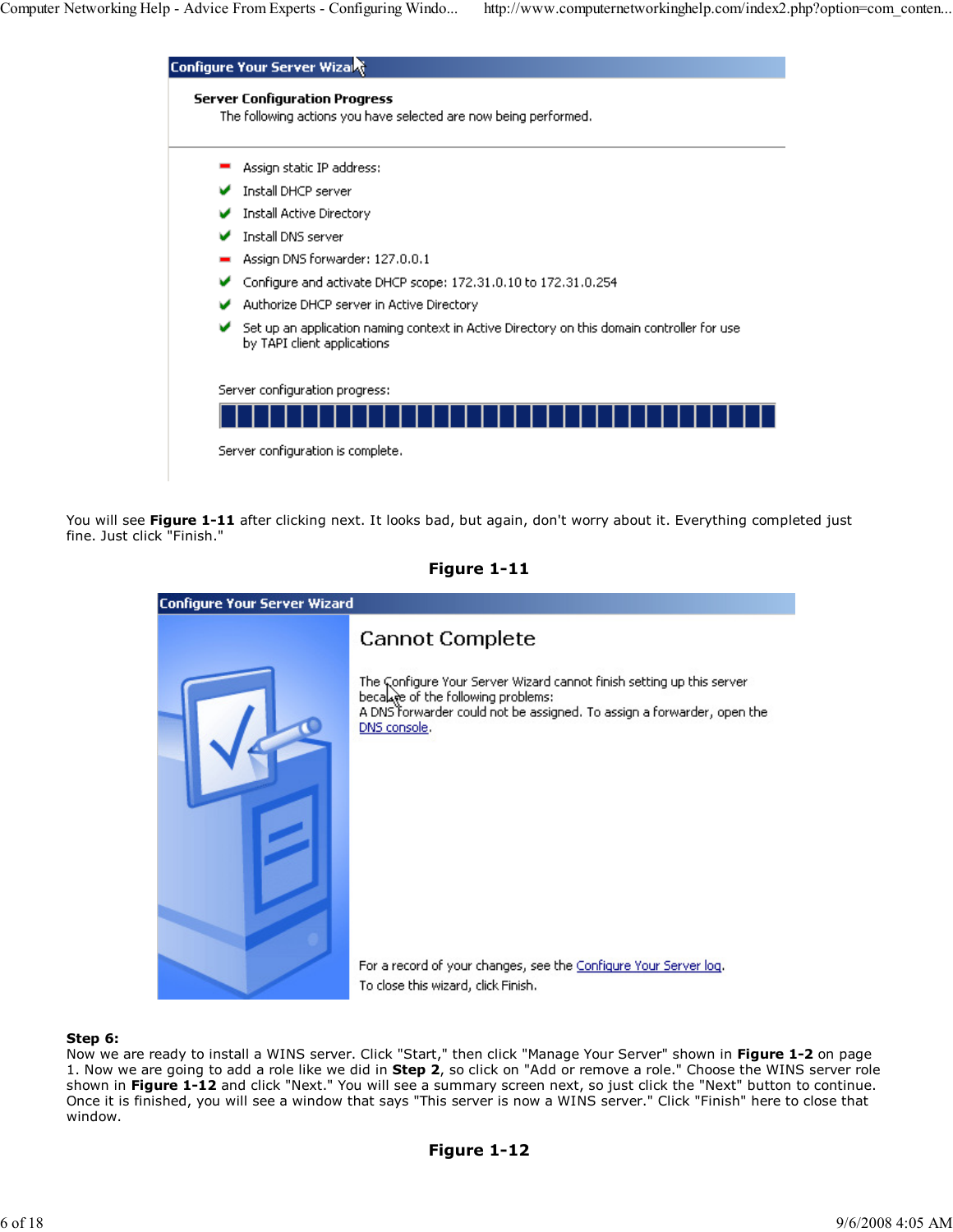| Server Role                          | Configured |
|--------------------------------------|------------|
| File server                          | No         |
| Print server                         | No         |
| Application server (IIS, ASP.NET)    | No         |
| Mail server (POP3, SMTP)             | No         |
| Terminal server                      | No         |
| Remote access / VPN server           | No         |
| Domain Controller (Active Directory) | Yes        |
| DNS server                           | Yes        |
| DHCP server                          | Yes        |
| Streaming media server               | No         |
| WINS server                          | No.        |
|                                      |            |
|                                      |            |
|                                      |            |
|                                      |            |
|                                      |            |

### Step 7:

Now we need to configure the server's TCP/IP settings to make sure it is pointing to itself for DNS and WINS information. Click the "Start" button, navigate to the Control Panel, then to Network Connections, then right click on your network connection. It is probably "Local Area Connection." In the context menu that pops up, choose "Properties." You should now see something similar to Figure 1-13.

Figure 1-13

| Local Area Connection Properties                                                    |  |  |  |  |
|-------------------------------------------------------------------------------------|--|--|--|--|
| General   Authentication   Advanced                                                 |  |  |  |  |
| Connect using:                                                                      |  |  |  |  |
| ■■ AMD PCNET Family PCI Ethernet Ad<br>Configure                                    |  |  |  |  |
| This connection uses the following items:                                           |  |  |  |  |
| ∫Client for Microsoft Networks                                                      |  |  |  |  |
| Network Load Balancing                                                              |  |  |  |  |
| ☑ _ L File and Printer Sharing for Microsoft Networks                               |  |  |  |  |
| <mark>ज</mark> विज्ञाति emet Protocol (TCP/IP)                                      |  |  |  |  |
|                                                                                     |  |  |  |  |
| Properties<br>Install<br>Uninstall                                                  |  |  |  |  |
| Description                                                                         |  |  |  |  |
| Transmission Control Protocol/Internet Protocol. The default                        |  |  |  |  |
| wide area network protocol that provides communication                              |  |  |  |  |
| across diverse interconnected networks.                                             |  |  |  |  |
| Show icon in notification area when connected                                       |  |  |  |  |
|                                                                                     |  |  |  |  |
| $\blacktriangleright$ Notify me when this connection has limited or no connectivity |  |  |  |  |
|                                                                                     |  |  |  |  |
|                                                                                     |  |  |  |  |
| ΟK<br>Cancel                                                                        |  |  |  |  |

Click on the "Internet Protocol (TCP/IP)" line to highlight it, and then click "Properties" as shown in Figure 1-13.

Now you will see **Figure 1-14**. The only thing to note here is that you should have 127.0.0.1 as your DNS server. This will let the server resolve its own DNS queries. Click the "Advanced" button and go to Step 13.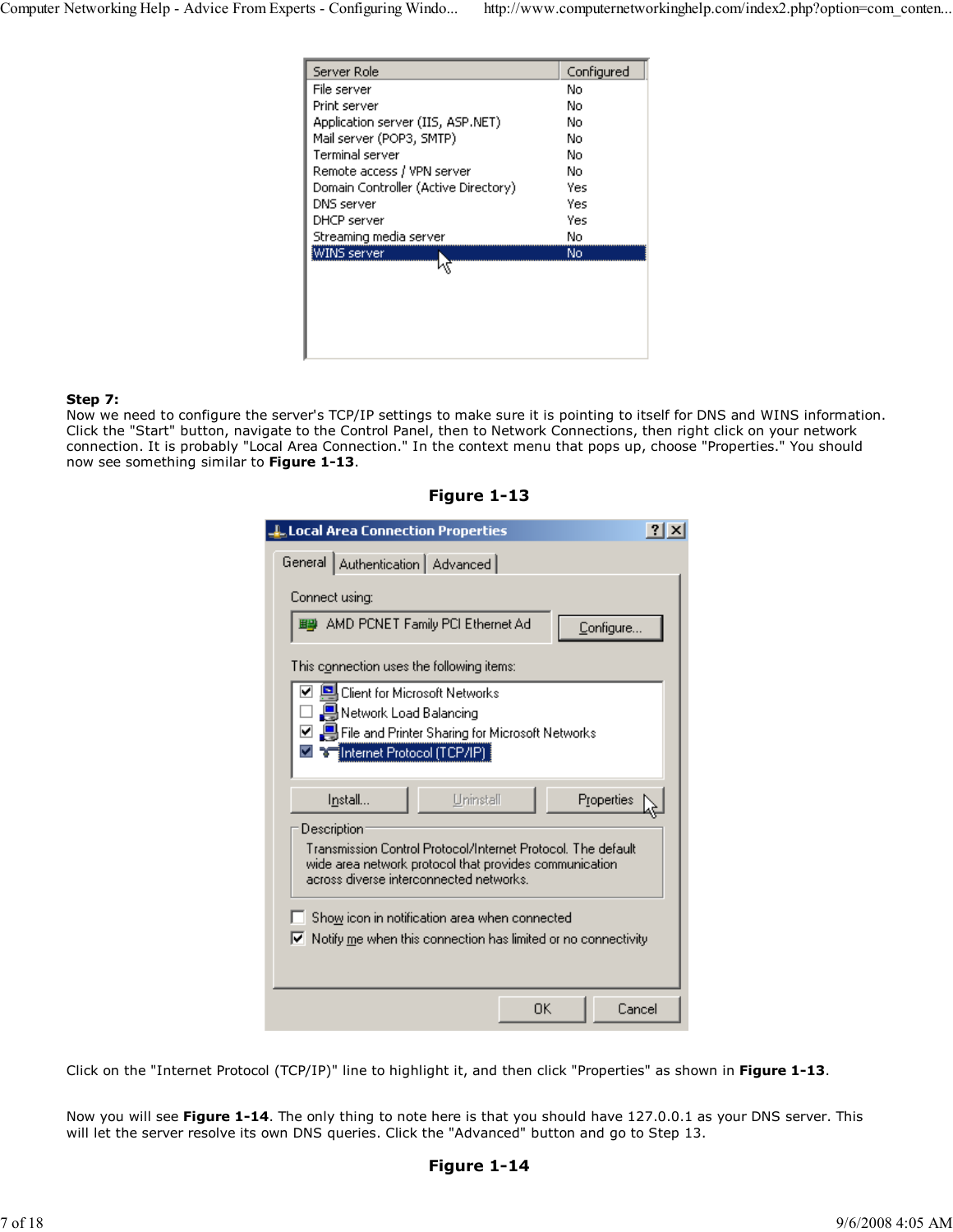| <b>Internet Protocol (TCP/IP) Properties</b>                                                                                                                                           |                  |  |  |  |  |
|----------------------------------------------------------------------------------------------------------------------------------------------------------------------------------------|------------------|--|--|--|--|
| General                                                                                                                                                                                |                  |  |  |  |  |
| You can get IP settings assigned automatically if your network supports.<br>this capability. Otherwise, you need to ask your network administrator<br>for the appropriate IP settings. |                  |  |  |  |  |
| O Obtain an IP address automatically                                                                                                                                                   |                  |  |  |  |  |
| Use the following IP address:                                                                                                                                                          |                  |  |  |  |  |
| IP address:                                                                                                                                                                            | 172.31.0.5       |  |  |  |  |
| Subnet mask:                                                                                                                                                                           | 255, 255, 255, 0 |  |  |  |  |
| Default gateway:                                                                                                                                                                       | 172.31.0.2       |  |  |  |  |
| $\bigcirc$ Obtain DNS server address automatically                                                                                                                                     |                  |  |  |  |  |
| Use the following DNS server addresses:-                                                                                                                                               |                  |  |  |  |  |
| Preferred DNS server:                                                                                                                                                                  | 127.0.0.1        |  |  |  |  |
| Alternate DNS server:                                                                                                                                                                  |                  |  |  |  |  |
|                                                                                                                                                                                        | Advanced         |  |  |  |  |
|                                                                                                                                                                                        | OK<br>Cancel     |  |  |  |  |

After clicking the "Advanced" button you will see a window titled "Advanced TCP/IP Settings." Click on the WINS tab at the top of the window, and you will see **Figure 1-15**. Here we need to put in 127.0.0.1 for the WINS server address. Click "Add" and put in 127.0.0.1 for the address. Click "Ok" on all these windows.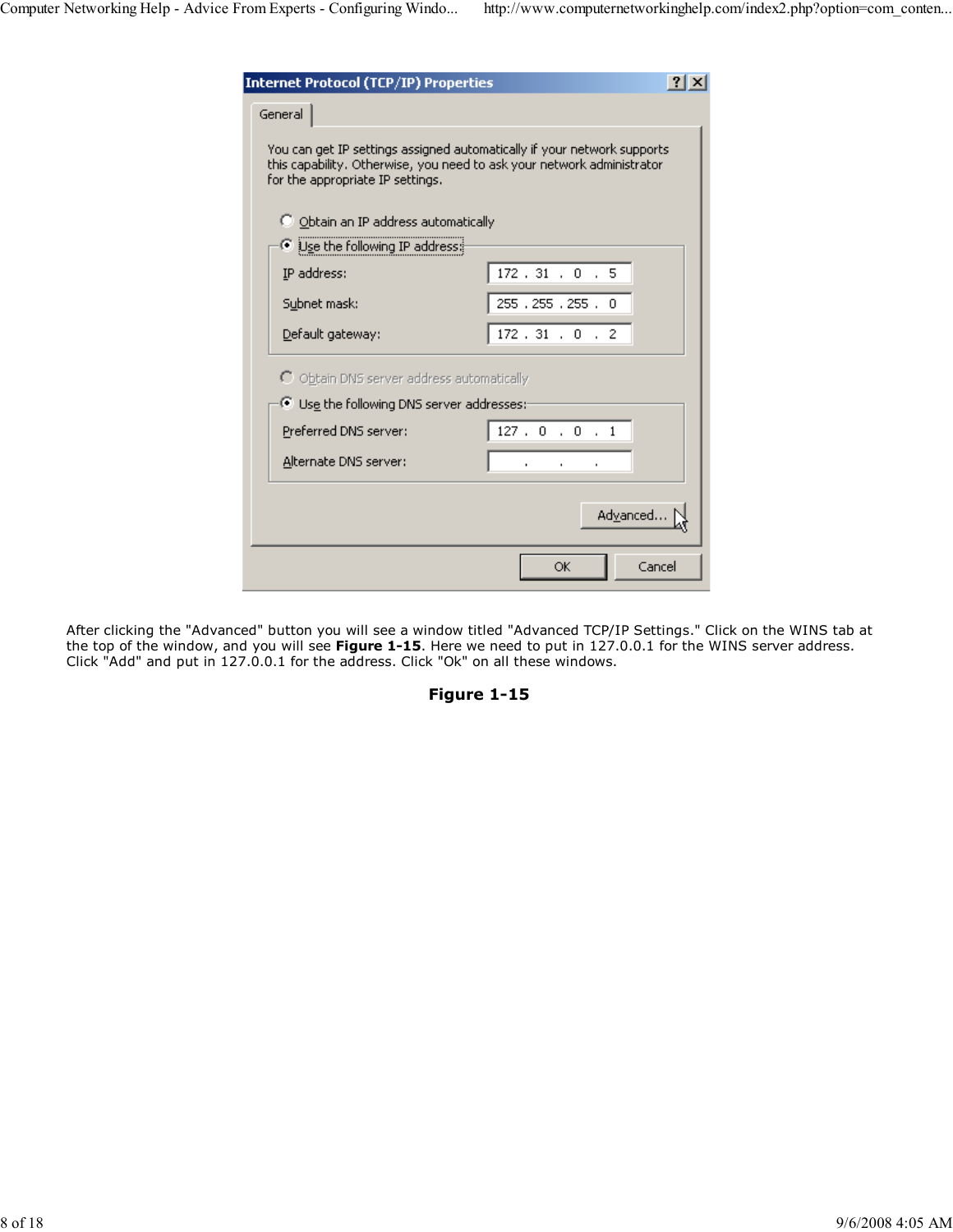| <b>Advanced TCP/IP Settings</b>                                                                                                                                                                |                |  |  |  |  |
|------------------------------------------------------------------------------------------------------------------------------------------------------------------------------------------------|----------------|--|--|--|--|
| WINS<br>IP Settings   DNS<br>Options                                                                                                                                                           |                |  |  |  |  |
| WINS addresses, in order of use:                                                                                                                                                               |                |  |  |  |  |
| [127.0.0.1]                                                                                                                                                                                    |                |  |  |  |  |
| Add<br>Edit                                                                                                                                                                                    | Remove         |  |  |  |  |
| If LMHOSTS lookup is enabled, it applies to all connections for which<br>TCP/IP is enabled.                                                                                                    |                |  |  |  |  |
| <b>▽</b> Enable LMHOSTS lookup                                                                                                                                                                 | Import LMHOSTS |  |  |  |  |
| NetBIOS setting<br>C Default:<br>Use NetBIOS setting from the DHCP server. If static IP address<br>is used or the DHCP server does not provide NetBIOS setting,<br>enable NetBIOS over TCP/IP. |                |  |  |  |  |
| C Enable NetBIOS over TCP/IP                                                                                                                                                                   |                |  |  |  |  |
| C Disable NetBIOS over TCP/IP                                                                                                                                                                  |                |  |  |  |  |
|                                                                                                                                                                                                |                |  |  |  |  |
|                                                                                                                                                                                                | Cancel<br>ОK   |  |  |  |  |

### Step 8:

Now we need to verify that WINS is working properly. We don't need to configure anything for WINS since we have only one server, so we will just go in and take a look. Go to the "Manage Your Server" wizard that we've used so many times before, scroll down till you see "WINS Server" like Figure 1-16, and click "Manage this WINS server."



# \* WINS Server

WINS (Windows Internet Name Service) servers translate computer and domain NetBIOS names to IP addresses.

| Manage this WINS server                |
|----------------------------------------|
| Review the next steps for<br>this role |

The WINS management console should open up now. If you see a firewall popup like Figure 1-17, just click "Unblock" to allow the management console to function.

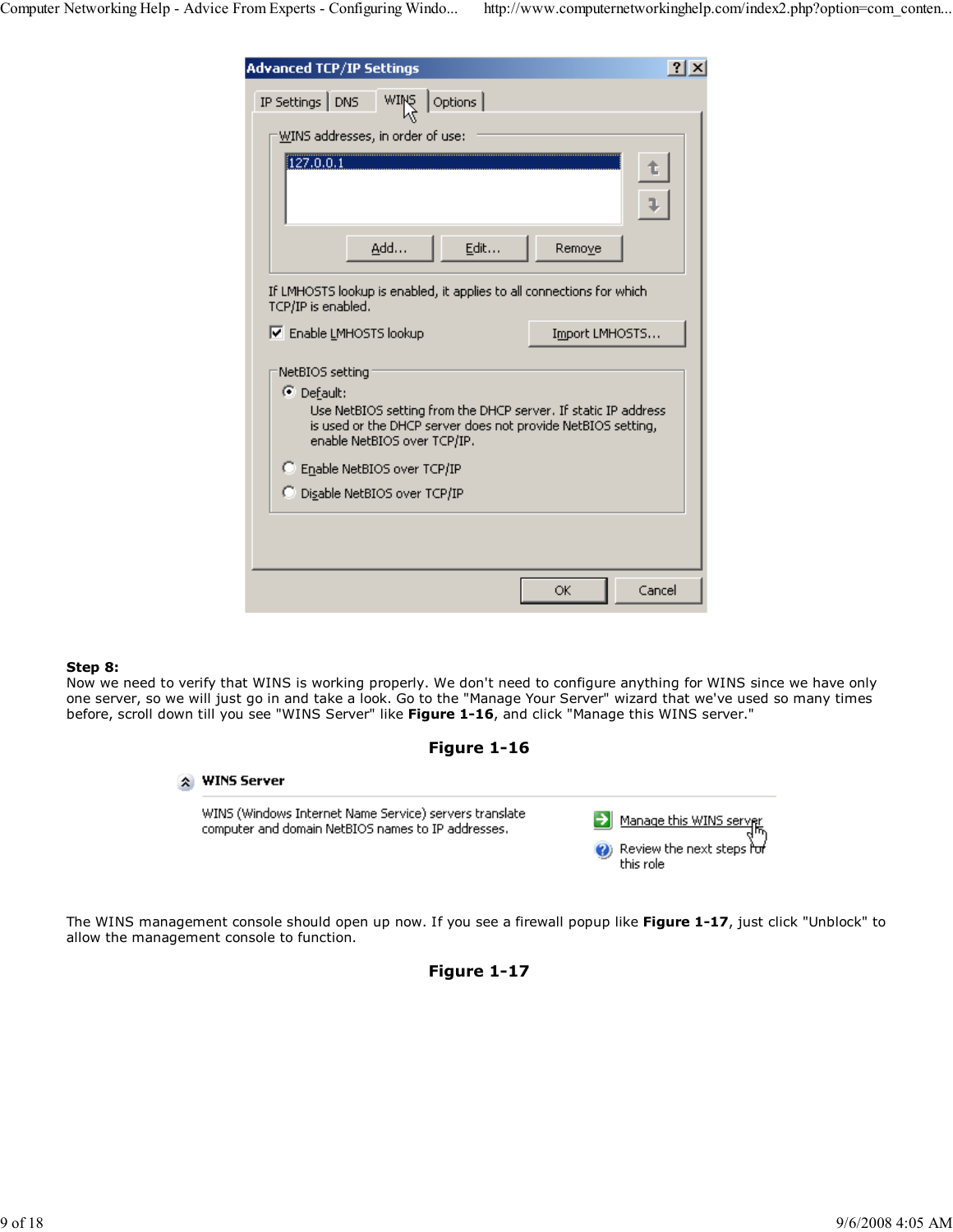

When the WINS management console opens, click on "Server Status" on the left. You should see something similar to Figure 1-18. If it says "Responding" then you are in good shape so far.

| <b>宣 WINS</b>                                |                       |               |               |
|----------------------------------------------|-----------------------|---------------|---------------|
| File<br>View<br>Help<br>Action               |                       |               |               |
| 窤<br>暍<br>盯<br>K.                            |                       |               |               |
| "国 wins                                      | Server Status         |               |               |
| Ħ<br>Server Status<br><b>:</b>               | <b>WINS</b>           | <b>Status</b> | Last Update   |
| 白 6 TESTDC01 [172.31.0.5]                    | TESTDC01 [172.31.0.5] | Responding    | 8/9/2006 4:08 |
| Active Registrations<br>Replication Partners |                       |               |               |
|                                              |                       |               |               |

Figure 1-18

We need to make sure there are some records in our WINS server before we move on. To do this, right click on the "Active Records" entry in the left-hand pane of the management console window. From the context menu, choose "Display Records". The "Display Records" window will now pop up as shown in Figure 1-19. There are many options here, but we don't need to use any of them right now. Just click the "Find Now" button at the bottom.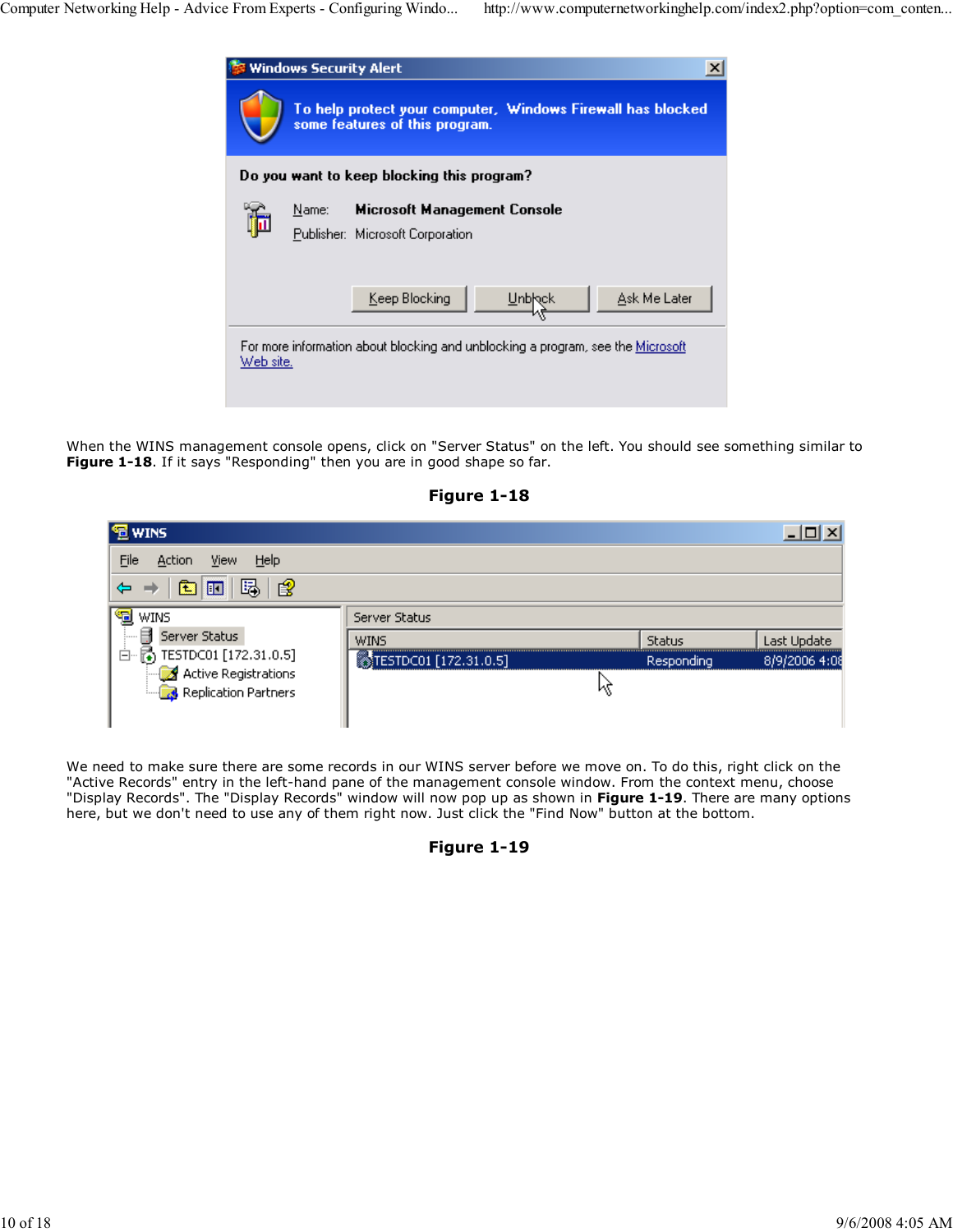| <b>Display Records</b>                                                                                                                                                                                                            |  |
|-----------------------------------------------------------------------------------------------------------------------------------------------------------------------------------------------------------------------------------|--|
| Record Mapping   Record Owners   Record Types                                                                                                                                                                                     |  |
| Filter records matching this Name pattern:                                                                                                                                                                                        |  |
| □ Case sensitive match                                                                                                                                                                                                            |  |
| $\Box$ Filter records matching this IP address:<br>contract and contract                                                                                                                                                          |  |
| Match the IP address based on this subnet mask:<br>contract and state                                                                                                                                                             |  |
| Displaying the records from the WINS database is a potentially long and<br>resource intensive operation. The response time is much improved if the<br>database is filtered either by a specific name prefix or by a unique owner. |  |
| Enabling result caching makes subsequent queries faster but increases the<br>memory consumption.                                                                                                                                  |  |
| $\Box$ Enable result caching                                                                                                                                                                                                      |  |
| <b>Find Now</b><br>Cancel                                                                                                                                                                                                         |  |

In the right-hand pane of the console, you should see several records. Your screen probably won't look exactly like Figure 1-20, but it should be close. After verifying the records, go ahead and close the console.

Figure 1-20

| Records filtered: 5 -- Records scanned: 5<br><b>Active Registrations</b> |                    |            |              |
|--------------------------------------------------------------------------|--------------------|------------|--------------|
| <b>Record Name</b>                                                       | Type               | IP Address | <b>State</b> |
| 乌TESTDOMAIN                                                              | [1Bh] Domain Maste | 172.31.0.5 | Active       |
| TESTDC01                                                                 | [00h] WorkStation  | 172.31.0.5 | Active       |
| 믴TESTDC01                                                                | [20h] File Server  | 172.31.0.5 | Active       |
| <b>SO TESTDOMAIN</b>                                                     | [00h] Workgroup    | 172.31.0.5 | Active       |
| <b>题TESTDOMAIN</b>                                                       | [1Ch] Domain Contr | 172.31.0.5 | Active       |
|                                                                          |                    |            |              |

#### Step 9:

Now that we have WINS set up and ready to go, we can configure our DHCP server. Once again, go to the "Manage Your Server" wizard and find the DHCP Server section. Click "Manage this DHCP Server" and wait for the DHCP management console or MMC. As a sidenote: MMC stands for Microsoft Management Console. It is a universal management interface, and it is quite powerful. You can create custom management interfaces by just running "mmc" from the "Start" -> "Run" dialog. It is worth learning more about since it can really ease the day to day management of the server. Ok, back on track. Now once the DHCP MMC loads, it should look something like Figure 1-21.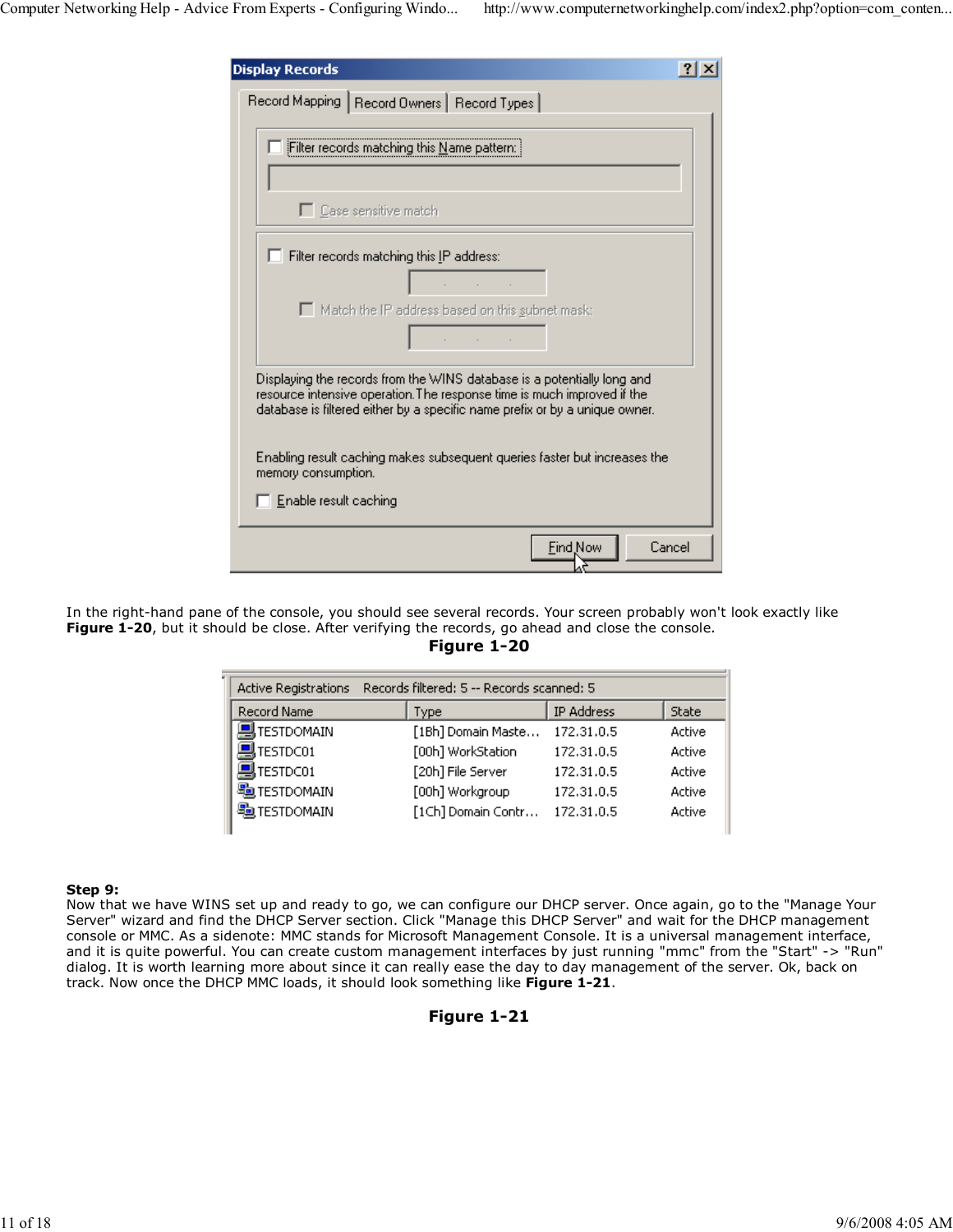| <b>LO</b> DHCP                                                |                        |          | 그미지        |
|---------------------------------------------------------------|------------------------|----------|------------|
| Eile<br>Help<br>Action<br>View                                |                        |          |            |
| [8] ந  <br>183<br>$\blacksquare$<br>田<br>⇔                    | తో                     |          |            |
| <b>PO</b> DHCP                                                | Server Options         |          |            |
| $\overline{\hat{\boxdot}}$ Extect 1. test domain. local [172. | Option Name            | Vendor   | Value      |
| Scope [172.31.0.0] Scope1<br>Ρ<br><b>R</b> Address Pool       | ssi 006 DNS Servers    | Standard | 172.31.0.5 |
| Address Leases                                                |                        |          |            |
| a Reservations                                                |                        |          |            |
| Scope Options                                                 |                        |          |            |
| Server Options                                                |                        |          |            |
|                                                               |                        |          |            |
|                                                               |                        |          |            |
|                                                               |                        |          |            |
|                                                               |                        |          |            |
| $\blacktriangleright$                                         | $\left  \cdot \right $ |          |            |
|                                                               |                        |          |            |

Click on the "Server Options" section in the left pane. You should just see the DNS Server option configured like in Figure 1-21. We need to configure several more to get the network clients configured properly. First, however, I want to go into just a little DHCP theory.

DHCP stands for Dynamic Host Configuration Protocol, and it automatically configures the TCP/IP information for network clients. This means that you can just plug in your Windows or Linux computers to your network, and you don't have to tell them what IP address to use, what default gateway, DNS server, WINS server, or DNS domain name to use. The DHCP server does it all for you. Pretty handy, huh! DHCP uses "scopes" or blocks of addresses to configure clients. When a client connects to the network, it broadcasts out on the LAN looking for DHCP information. The DHCP server receives this broadcast and makes a note of which network it came in on. Then if it has a scope for that network, it will configure that client with address information and any of a number of configured options. There are two sorts of options used in DHCP: Scope options and Server options. Server options are given to all DHCP clients who get information from this server. Scope options are only given to clients that get configured from that particular scope. Here, we will configure only one scope option: the default gateway. Configuring the DHCP server this way should save you some headache later on if your network grows.

Now back to the MMC. Right-click on the "Server Options" entry in the left pane and choose "Configure Options" from that context menu. You should see a new window with a list of options. Scroll down until you see the "015 DNS Domain Name" shown in Figure 1-22. Enter the Active Directory domain name you chose earlier. Click "Apply," but don't close the window yet. We need to configure more options first.

| <b>Server Options</b><br>General   Advanced |                                       |
|---------------------------------------------|---------------------------------------|
|                                             |                                       |
| Available Options                           | Description $\blacktriangle$          |
| ☑ 015 DNS Domain Name                       | DNS Domai                             |
| □ 016 Swap Server                           | Address of d                          |
| $\Box$ 017 Root Path                        | Path name fl                          |
| $\Box$ 018 Extensions Path                  | the file for $o$ $\blacktriangledown$ |
|                                             |                                       |
| Data entry:                                 |                                       |
| String value:                               |                                       |
| testdomain.loca <b>l</b>                    |                                       |
|                                             |                                       |

Figure 1-22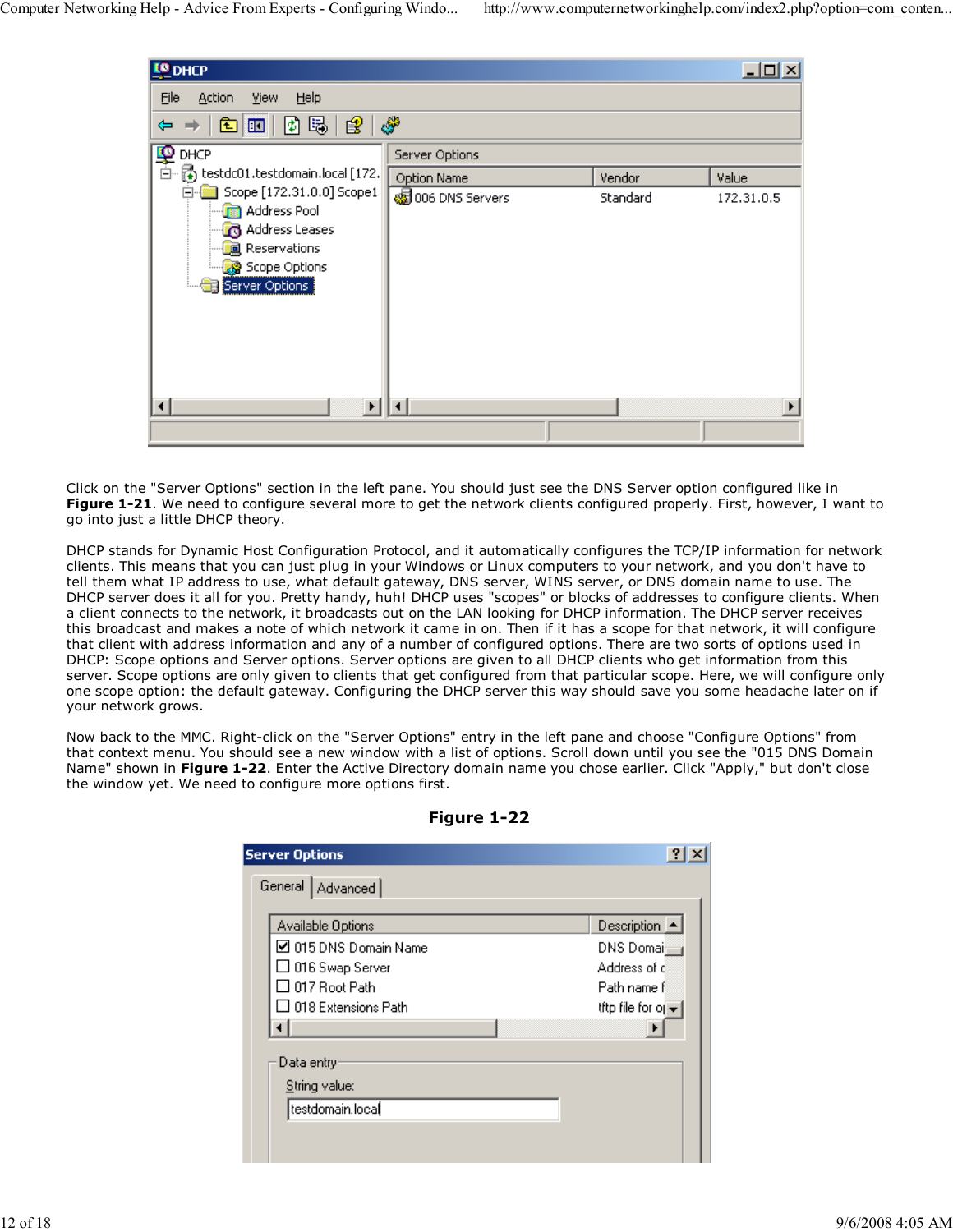Continue scrolling down until you see "044 WINS/NBNS Servers" as shown in Figure 1-23. Enter your server IP address in the "IP Address" area and click "Add". Don't worry about the "Server Name" box. Now click "Apply" again and do not close the window.

| <b>Server Options</b>                                                                                             | $ ?  \times$                                                            |
|-------------------------------------------------------------------------------------------------------------------|-------------------------------------------------------------------------|
| General   Advanced                                                                                                |                                                                         |
| Available Options<br>□ 043 Vendor Specific Info<br>☑ 044 WINS/NBNS Servers<br>$\Box$ 045 NetBIOS over TCP/IP NBDD | Description $\blacktriangle$<br>Embedded v<br>NBNS Addre<br>NetBIOS ovi |
| □ 046 WINS/NBT Node Type                                                                                          | $0x1 = B$ -nod $\blacktriangleright$                                    |
|                                                                                                                   |                                                                         |
| Data entry:                                                                                                       |                                                                         |
| Server name:                                                                                                      |                                                                         |
|                                                                                                                   | Resolve                                                                 |
| IP address:<br>Add                                                                                                |                                                                         |
| 172.31.0.5<br><b>Remove</b>                                                                                       |                                                                         |
| Uр                                                                                                                |                                                                         |

Figure 1-23

The last server option we need to configure is the NetBIOS node type. Enter "0x8" as the node type just like Figure 1-24. Now you can click "Ok" to close this window.

| <b>Server Options</b>                                      |                              |
|------------------------------------------------------------|------------------------------|
| General   Advanced                                         |                              |
| Available Options                                          | Description $\blacktriangle$ |
| $\Box$ 043 Vendor Specific Info<br>M 044 WINS/NBNS Servers | Embedded y<br>NBNS Addré     |
| □ 045 NetBIOS over TCP/IP NBDD                             | NetBIOS ovi                  |
| 046 WINS/NBT Node Type                                     | $0x1 = B$ -nod               |
| Data entry                                                 |                              |
| Byte:                                                      |                              |
| 0x8                                                        |                              |
|                                                            |                              |

Figure 1-24

Now that we have the server options configured, we need to add one scope option. Right click on the "Scope Options" entry in the left pane and choose "Configure Options" from the context menu. Another list of options very similar to the one we saw in Step 16 should appear. Look for "003 Router" entry near the top of the list. This will be the default gateway for this scope. You need to enter the default gateway for this network. If you don't have a router anywhere on your network, then you probably don't need to enter anything here. However, if you have a broadband router, enter its internal IP address here. See Figure 1-25 for an example. Again, just enter the IP address in the IP Address area (I know that sounds like a "duh" statement, but who knows who this will help!) Click "Ok" to exit this window.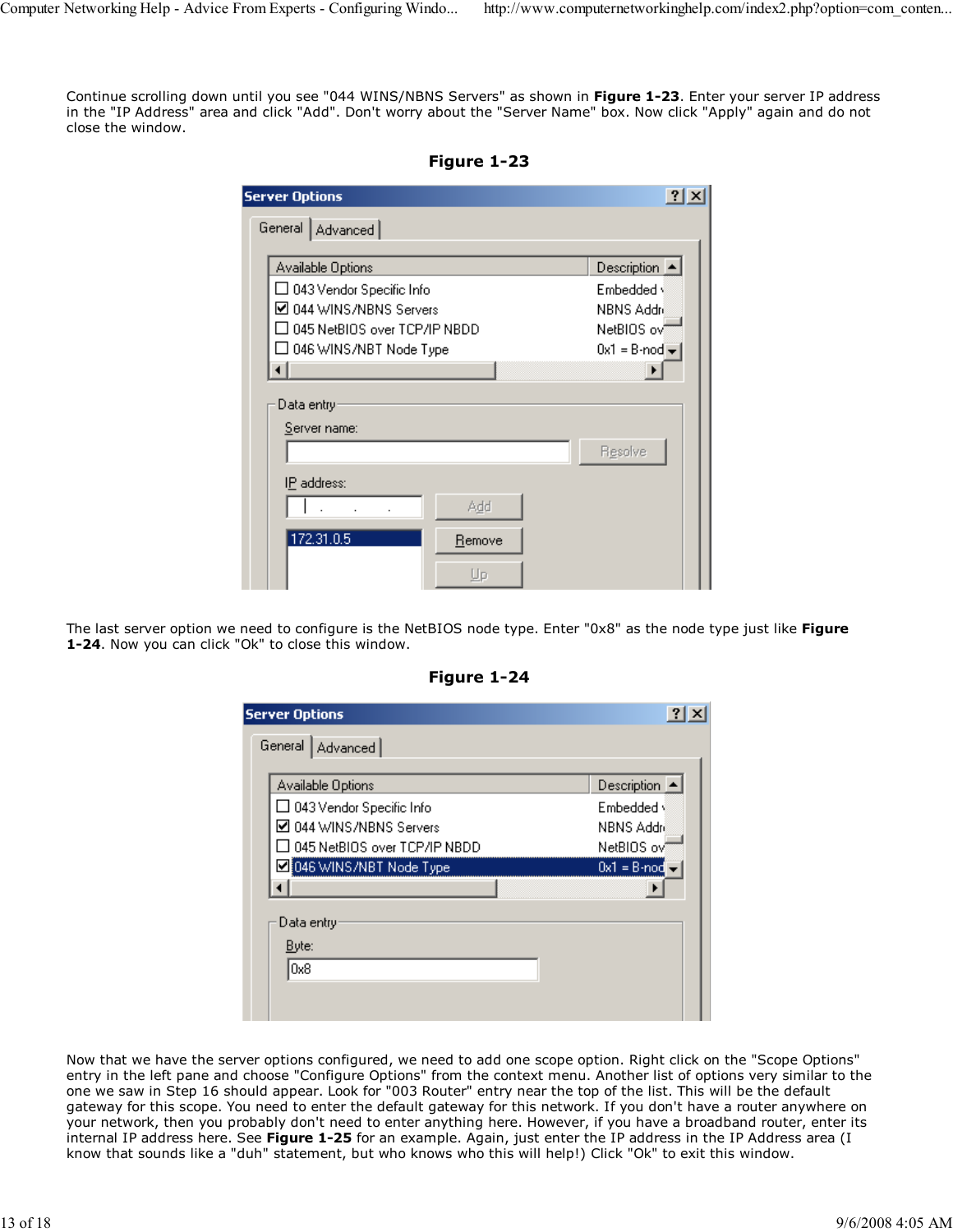Figure 1-25

| <b>Scope Options</b>    |        |                                   |
|-------------------------|--------|-----------------------------------|
| General   Advanced      |        |                                   |
| Available Options       |        | Description                       |
| $\Box$ 002 Time Offset  |        | UCT offset i                      |
| ■ 003 Router            |        | Array of rout                     |
| $\Box$ 004 Time Server  |        | Array of time                     |
| $\Box$ 005 Name Servers |        | Array of nan $\blacktriangledown$ |
|                         |        |                                   |
| Data entry:             |        |                                   |
| Server name:            |        |                                   |
|                         |        | Resolve                           |
| IP address:             |        |                                   |
|                         | Add    |                                   |
|                         |        |                                   |
| 172.31.0.2              | Remove |                                   |

Now we are done configuring the DHCP options. Click on the "Scope Options" on the left, and you should see something similar to Figure 1-26. All the options should be listed on the right. When you are satisfied that everything looks ok here, just close the window.



| <b>LO</b> DHCP                                          |                                |          |                  | $\Box$ ol $\times$ |
|---------------------------------------------------------|--------------------------------|----------|------------------|--------------------|
| Eile<br>Help<br>Action<br>View                          |                                |          |                  |                    |
| 喝<br>€<br>剛<br>圍<br>画<br>⇔                              | فتوليه                         |          |                  |                    |
| ₽<br>DHCP                                               | Scope Options                  |          |                  |                    |
| $\overline{\hat{\Box}}$ cestdc01.testdomain.local [172. | Option Name                    | Vendor   | Value            |                    |
| Scope [172.31.0.0] Scope1                               | s Router                       | Standard | 172.31.0.2       |                    |
| <b>R</b> Address Pool                                   | ssi 006 DNS Servers            | Standard | 172.31.0.5       |                    |
| Address Leases<br><b>国</b> Reservations                 | <b>图</b> 015 DNS Domain Name   | Standard | testdomain.local |                    |
| Scope Options                                           | <b>编</b> 044 WINS/NBNS Servers | Standard | 172.31.0.5       |                    |
| Server Options                                          | © 046 WINS/NBT Node Type       | Standard | $0\times8$       |                    |
|                                                         |                                |          |                  |                    |

### Step 10:

Now we almost finished setting up the networking on our Windows Server. We need to configure a DNS reverse-lookup zone. This will allow name resolution to happen in reverse. So you can find out a DNS name if you know the IP address. Go to the "Manage Your Server" wizard once again, and click on "Manage this DNS Server." From the DNS MMC, click on the "Reverse Lookup Zones" entry in the left side to highlight it. Then right-click on it and choose "New Zone." You will now be presented with the "New Zone Wizard." Click "Next" on the welcome screen. The next window lets us choose the "Zone Type." Here, we want to choose "Primary Zone" like in Figure 1-27. Click "Next" to continue.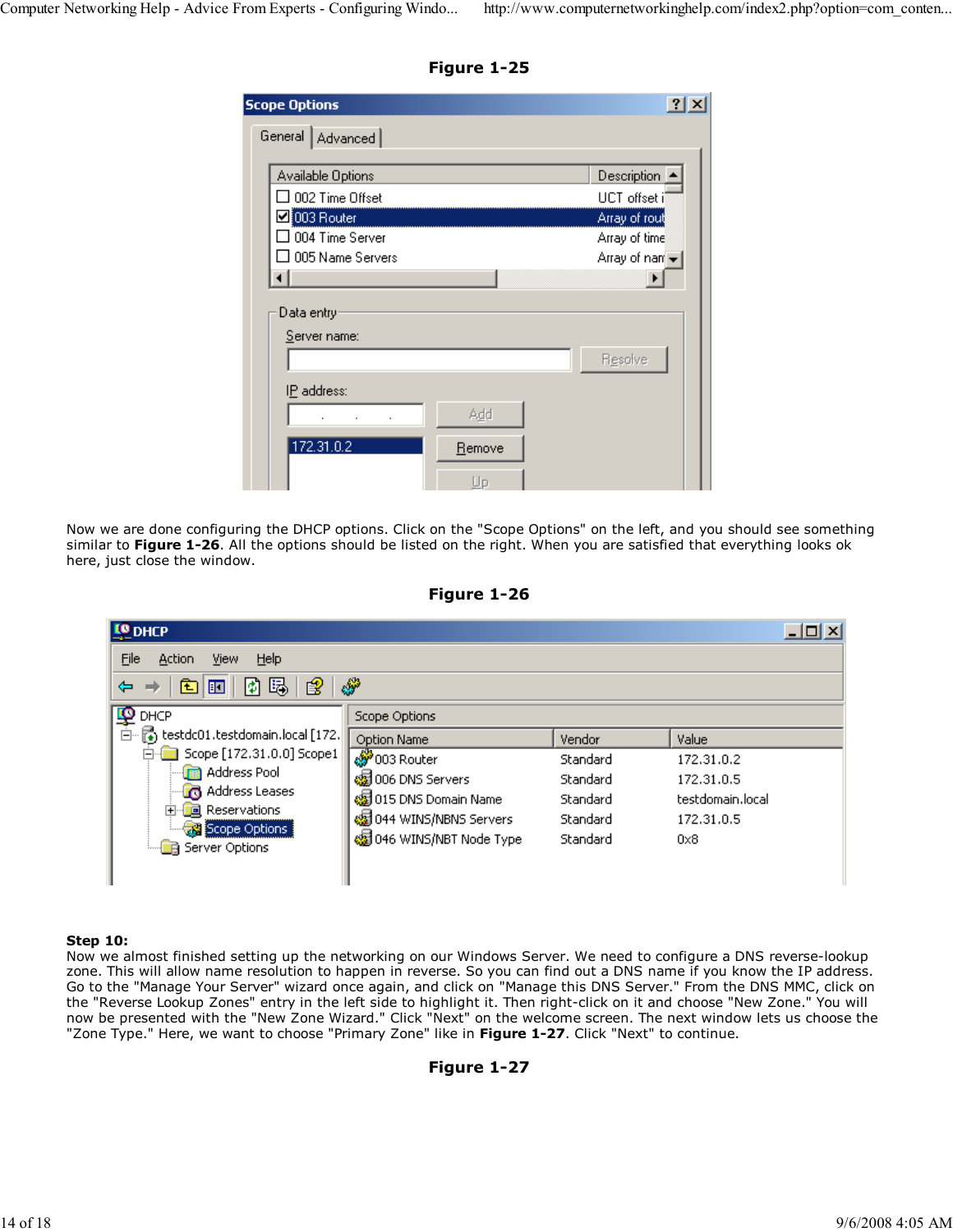| <b>New Zone Wizard</b>                                                                                                                                                                                             |  |
|--------------------------------------------------------------------------------------------------------------------------------------------------------------------------------------------------------------------|--|
| <b>Zone Type</b><br>The DNS server supports various types of zones and storage.                                                                                                                                    |  |
| Select the type of zone you want to create:<br>⊙ Primary zone<br>Creates a copy of a zone that can be updated directly on this server.                                                                             |  |
| ○ Secondary zone<br>Creates a copy of a zone that exists on another server. This option helps balance<br>the processing load of primary servers and provides fault tolerance.                                      |  |
| C Stub zone<br>Creates a copy of a zone containing only Name Server (NS), Start of Authority.<br>(SOA), and possibly glue Host (A) records. A server containing a stub zone is not<br>authoritative for that zone. |  |
| $\blacktriangleright$ Store the zone in Active Directory (available only if DNS server is a domain controller)                                                                                                     |  |
| Cancel<br>Help<br>< Back<br>Next                                                                                                                                                                                   |  |

Next we choose the zone replication options shown in Figure 1-28. Just accept the defaults here and click "Next" to continue.

Figure 1-28

| <b>New Zone Wizard</b>                                                                                                                                    |
|-----------------------------------------------------------------------------------------------------------------------------------------------------------|
| Active Directory Zone Replication Scope<br>You can select how you want DNS data replicated throughout your network.                                       |
| Select how you want zone data replicated:                                                                                                                 |
| To all DNS servers in the Active Directory forest testdomain.local                                                                                        |
| <sup>1</sup> To all DNS servers in the Active Directory domain testdomain.local                                                                           |
| To all domain controllers in the Active Directory domain testdomain.local<br>Choose this option if the zone should be loaded by Windows 2000 DNS servers. |
| running on the domain controllers in the same domain.                                                                                                     |
| To all domain controllers specified in the scope of the following application directory<br>O.<br>partition:                                               |
| TAPI3Directory.testdomain.local                                                                                                                           |
|                                                                                                                                                           |
|                                                                                                                                                           |
| Cancel<br>$<$ Back<br>$Next$ $>$<br>Help                                                                                                                  |

Next, enter the network address that you are using for you network. If your server address is 192.168.1.1 with a subnet mask of 255.255.255.0, then enter 192.168.1 here in the "Network ID" box shown in **Figure 1-29**. Here, I have entered 172.31.0 since my server address is 172.31.0.5. Click "Next" to continue.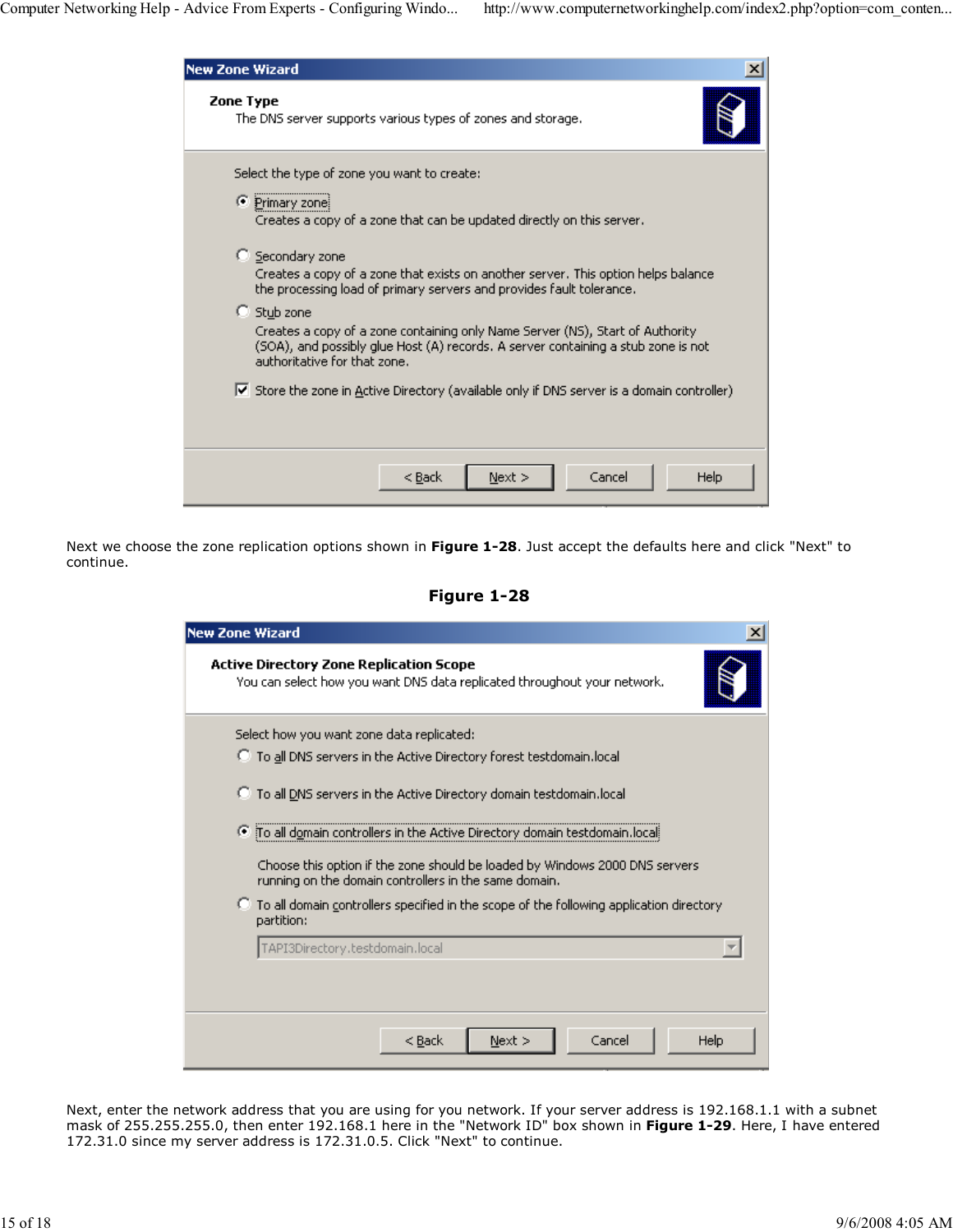Figure 1-29

| New Zone Wizard                                                                                                                                                                                                                                                                                                                                                                                                                                                                                                                                                                                      | ×    |
|------------------------------------------------------------------------------------------------------------------------------------------------------------------------------------------------------------------------------------------------------------------------------------------------------------------------------------------------------------------------------------------------------------------------------------------------------------------------------------------------------------------------------------------------------------------------------------------------------|------|
| Reverse Lookup Zone Name<br>A reverse lookup zone translates IP addresses into DNS names.                                                                                                                                                                                                                                                                                                                                                                                                                                                                                                            |      |
| To identify the reverse lookup zone, type the network ID or the name of the zone.<br>● Network ID:<br>172.31<br>-.0<br>The network ID is the portion of the IP addresses that belongs to this zone. Enter the<br>network ID in its normal (not reversed) order.<br>If you use a zero in the network ID, it will appear in the zone name. For example,<br>network ID 10 would create zone 10.in-addr.arpa, and network ID 10.0 would create<br>zone 0.10.in-addr.arpa.<br>C Reverse lookup zone name:<br>0.31.172.in-addr.arpa<br>For more information on creating a reverse lookup zone, click Help. |      |
|                                                                                                                                                                                                                                                                                                                                                                                                                                                                                                                                                                                                      |      |
| Cancel<br>< Back<br>Next >                                                                                                                                                                                                                                                                                                                                                                                                                                                                                                                                                                           | Help |

The next window is shown in **Figure 1-30**. Here, we choose how the zone will be updated by other servers. Just accept the default and click "Next."

Figure 1-30

| <b>New Zone Wizard</b>                                                                                                                                                                                                                        |  |  |  |  |
|-----------------------------------------------------------------------------------------------------------------------------------------------------------------------------------------------------------------------------------------------|--|--|--|--|
| Dynamic Update<br>You can specify that this DNS zone accepts secure, nonsecure, or no dynamic<br>updates.                                                                                                                                     |  |  |  |  |
| Dynamic updates enable DNS client computers to register and dynamically update their<br>resource records with a DNS server whenever changes occur.<br>Select the type of dynamic updates you want to allow:                                   |  |  |  |  |
| (6) Allow only secure dynamic updates (recommended for Active Directory)<br>This option is available only for Active Directory-integrated zones.                                                                                              |  |  |  |  |
| C Allow both nonsecure and secure dynamic updates<br>Dynamic updates of resource records are accepted from any client.<br>This option is a significant security vulnerability because updates can be<br>Δ<br>accepted from untrusted sources. |  |  |  |  |
| C Do not allow dynamic updates<br>Dynamic updates of resource records are not accepted by this zone. You must update<br>these records manually.                                                                                               |  |  |  |  |
| Next<br>Cancel<br>$<$ Back<br>Help                                                                                                                                                                                                            |  |  |  |  |

Click "Finish" on the next window shown in Figure 1-31 to complete the setup of our new zone.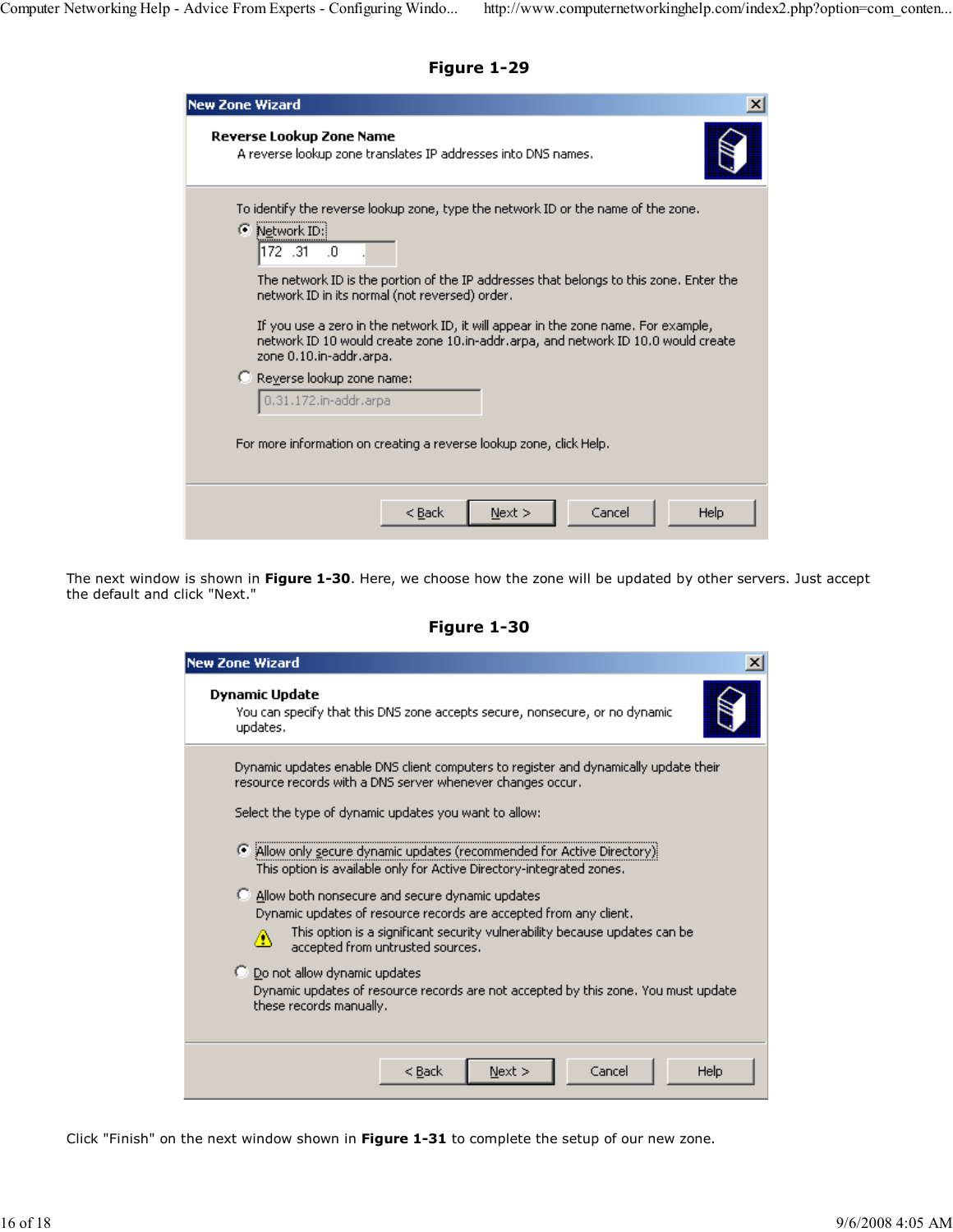| <b>New Zone Wizard</b> |                                                                                                                                                        |                                     |  |
|------------------------|--------------------------------------------------------------------------------------------------------------------------------------------------------|-------------------------------------|--|
|                        | Completing the New Zone Wizard                                                                                                                         |                                     |  |
|                        | You have successfully completed the New Zone Wizard, You<br>specified the following settings:                                                          |                                     |  |
|                        | Name:                                                                                                                                                  | 0.31.172.in-addr.arpa               |  |
|                        | Type:                                                                                                                                                  | Active Directory-Integrated Primary |  |
|                        | Lookup type:                                                                                                                                           | Reverse                             |  |
|                        | Note: You should now add records to the zone or ensure<br>that records are updated dynamically. You can then verify<br>name resolution using nslookup. |                                     |  |
|                        | To close this wizard and create the new zone, click Finish.                                                                                            |                                     |  |
|                        | < <u>B</u> ack                                                                                                                                         | <br>Cancel<br>Help<br>Finish        |  |

Figure 1-31

The last part of our DNS setup involves configuring DNS to check WINS for name resolution. In case there is a name request that DNS can't answer, it will check WINS to see if it can. This is primarily useful for supporting older clients, but it is easy to set here so we'll do it just in case we need it later. Click on the "plus" sign to expand the "Forward Lookup Zones" and click on your zone name to highlight it. Right click on it and choose "Properties." On the window that pops up, click the WINS tab. You should see something similar to Figure 1-32. Check the box labeled "Use WINS Forward Lookup" and enter in your server's IP address in the "IP Address" entry area. Click "Add" to add it to the list. Click "Ok" here and that wraps up the necessary DNS configuration for our server. Close the DNS management console and the Manage Your Server wizard now.